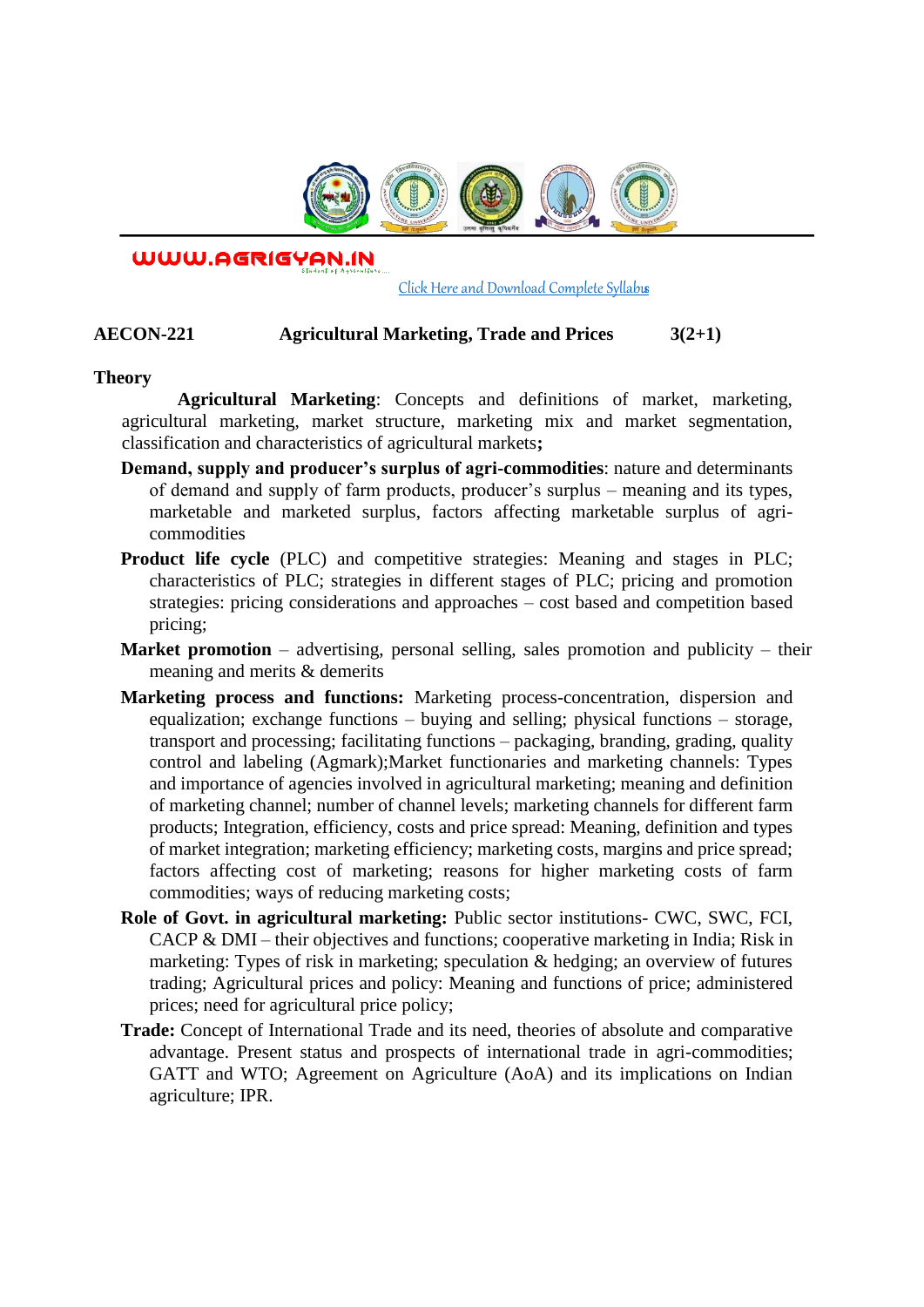# **Practical**

Plotting and study of demand and supply curves and calculation of elasticities**;** Study of relationship between market arrivals and prices of some selected commodities; Computation of marketable and marketed surplus of important commodities; Study of price behaviour over time for some selected commodities; Construction of index numbers; Price forecasting; Visit to a local market to study various marketing functions performed by different agencies, identification of marketing channels for selected commodity, collection of data regarding marketing costs, margins and price spread and presentation of report in the class; Visit to market institutions – NAFED, SWC, CWC, cooperative marketing society, etc. to study their organization and functioning; Application of principles of comparative advantage of international trade.

| S.N.         | <b>Topic</b>                                                                   | No. of         |
|--------------|--------------------------------------------------------------------------------|----------------|
|              |                                                                                | lectures       |
|              | Agricultural marketing:                                                        |                |
| $\mathbf{1}$ | Concepts and definitions of market, marketing, agricultural marketing,         | $\mathbf{1}$   |
| 2.           | Market structure                                                               | 1              |
|              | Marketing mix and market segmentation                                          | 1              |
| 3.           | Classification and characteristics of agricultural markets                     | 1              |
|              | Demand, supply and producer's surplus of agri-commodities:                     |                |
|              | 4. Nature and determinants of demand and supply of farm products               | 1              |
| 5.           | Producer's surplus - meaning and its types, marketable and marketed            | $\mathbf{1}$   |
|              | surplus                                                                        |                |
|              | 6. Factors affecting marketable surplus of agri-commodities                    | $\mathbf{1}$   |
|              | Product life cycle                                                             |                |
|              | 7. PLC and competitive strategies: Meaning and stages in PLC                   | $\mathbf{1}$   |
|              | 8. Characteristics of PLC; strategies in different stages of PLC               | $\mathbf{1}$   |
| 9.1          | Pricing and promotion strategies: pricing considerations and approaches -      | $\mathbf{1}$   |
|              | cost based and competition based pricing                                       |                |
|              | Market promotion                                                               |                |
|              | 10. Advertising, personal selling,                                             | 1              |
| 11           | Sales promotion and publicity – their meaning and merits $\&$ demerits         | 1              |
|              | Marketing process and functions:                                               |                |
|              | 12. Marketing process-concentration, dispersion and equalization;              | $\mathbf{1}$   |
| 13.          | Exchange functions - buying and selling;                                       | 1              |
|              | Physical functions - storage, transport and processing;                        | $\mathbf{1}$   |
|              | 14. Facilitating functions – packaging, branding, grading, quality control and | $\mathbf{1}$   |
|              | labeling (AGMARK)                                                              |                |
| 15.          | Market functionaries and marketing channels                                    | $\mathbf{1}$   |
| 16.          | Types and importance of agencies involved in agricultural marketing;           | $\overline{2}$ |
|              | meaning and definition of marketing channel; number of channel levels;         |                |

## **Lecture Schedule:Theory**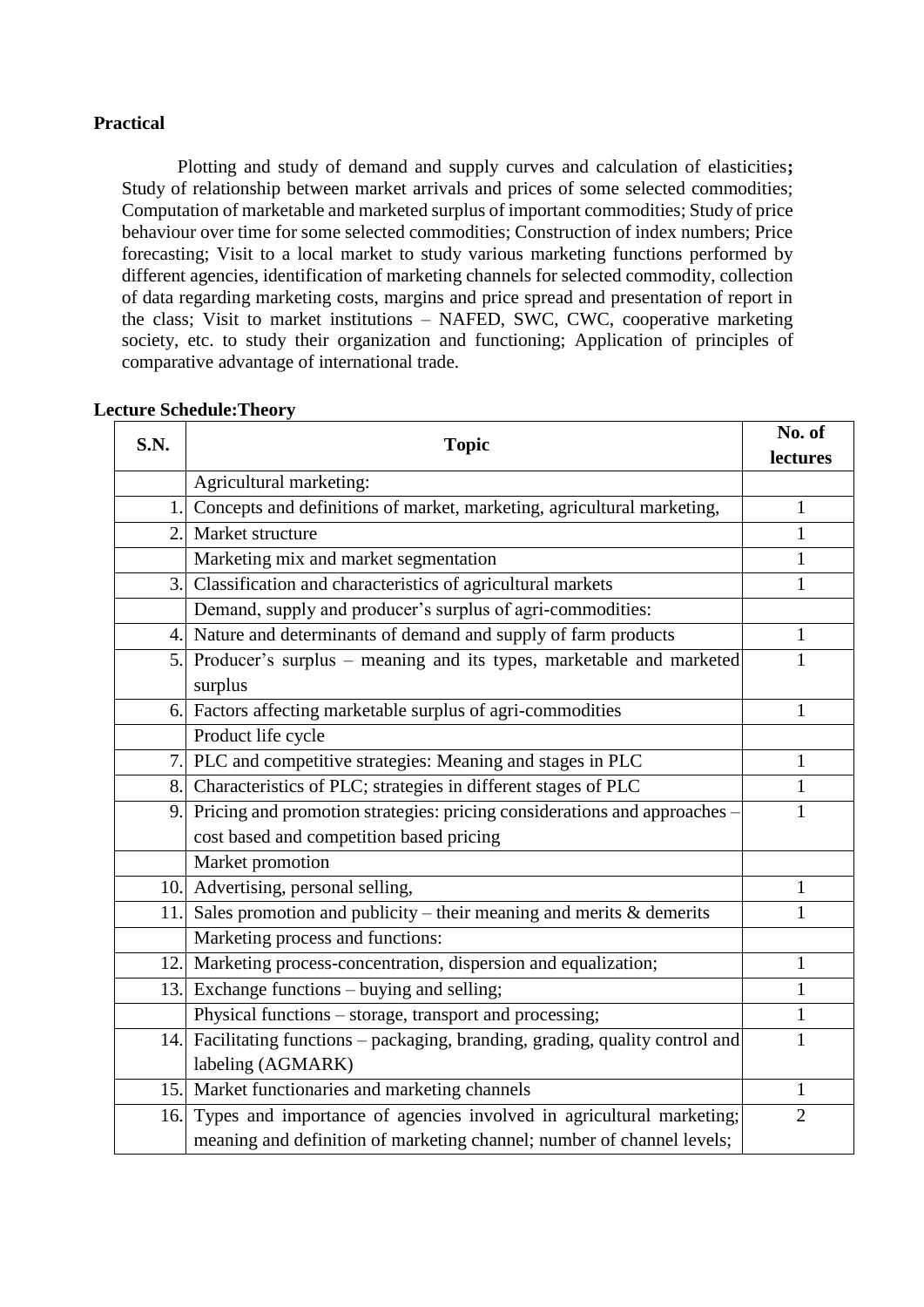| 17. | marketing channels for different farm products; Integration, efficiency,<br>costs and price spread: Meaning, definition and types of market<br>integration; | 1            |
|-----|-------------------------------------------------------------------------------------------------------------------------------------------------------------|--------------|
| 18. | Marketing efficiency; marketing costs, margins and price spread;                                                                                            | 1            |
| 19. | Factors affecting cost of marketing; reasons for higher marketing costs of<br>farm commodities; ways of reducing marketing costs;                           | 1            |
|     | Role of Govt. In agricultural marketing:                                                                                                                    |              |
| 20. | Public sector institutions- CWC, SWC, FCI, CACP & DMI - their<br>objectives and functions                                                                   | $\mathbf{1}$ |
| 21. | Cooperative marketing in India                                                                                                                              | $\mathbf{1}$ |
| 22. | Risk in marketing: Types of risk in marketing                                                                                                               | 1            |
| 23. | Speculation & hedging; an overview of futures trading                                                                                                       | $\mathbf{1}$ |
| 24. | Agricultural prices and policy: Meaning and functions of price                                                                                              | $\mathbf{1}$ |
| 25. | Administered prices; need for agricultural price policy                                                                                                     | 1            |
|     | Trade:                                                                                                                                                      |              |
| 26. | Concept of International Trade and its need,                                                                                                                | 1            |
| 27. | Theories of absolute and comparative advantage                                                                                                              | 1            |
| 28. | Present status and prospects of international trade in agri-commodities;<br>GATT and WTO                                                                    | $\mathbf{1}$ |
| 29. | Agreement on Agriculture (AoA and its implications on Indian<br>agriculture; IPR                                                                            | 1            |

# **Lecture Schedule: Practical**

| S.N. | <b>Topic</b>                                                              | No. of<br>lectures |
|------|---------------------------------------------------------------------------|--------------------|
|      | Plotting and study of demand and supply curves and calculation of         |                    |
|      | elasticities;                                                             |                    |
|      | Study of relationship between market arrivals and prices of some selected |                    |
|      | commodities                                                               |                    |
| 3.   | Computation of marketable and marketed surplus of important               |                    |
|      | commodities                                                               |                    |
| 4.   | Study of price behaviour over time for some selected commodities,         |                    |
|      | Construction of index numbers                                             |                    |